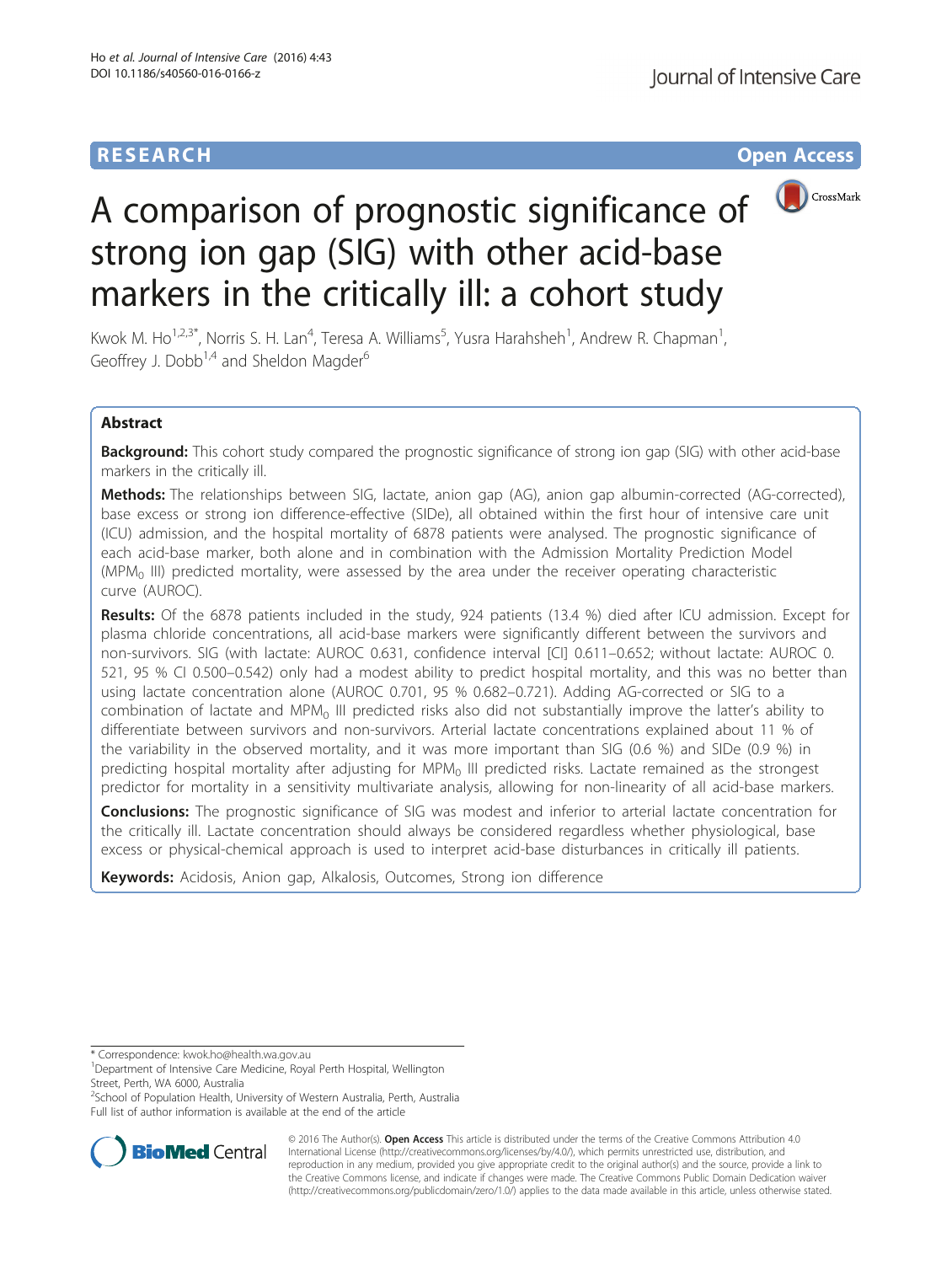# Background

Acid-base disturbances due to either the underlying pathological process or intensive care therapy are common in critically ill patients. Broadly speaking, there are three approaches to assess acid-base disturbances, including the physiological approach, the base excess (BE) approach and the physical-chemical approach [[1\]](#page-9-0). The physiological approach uses the Henderson-Hasselbalch equation, and arterial pH is assumed to be solely determined by the balance between arterial carbon dioxide tension (respiratory component) and plasma bicarbonate concentration (metabolic component). The BE approach has some similarities to the physiological approach, but it uses the BE instead of bicarbonate to define the metabolic component of acid-base disturbances. BE is estimated by how much acid or base is needed to adjust the pH back to 7.40 while correcting the arterial carbon dioxide tension to 40 mmHg. Further refinement of these approaches includes anion gap (AG) with and without correcting for hypoalbuminaemia (AG-corrected) to define whether excessive anions other than chloride (Cl<sup>−</sup> ) and bicarbonate are present.

The third approach to quantify acid-base disturbances is the physical-chemical approach, also called Stewart's acid-base approach. In this approach, the three main determinants of acid-base status are (i) total carbon dioxide content in vitro (representing carbon dioxide in both dissolved and undissolved forms) or partial pressure of carbon dioxide in vivo, (ii) the weak non-volatile acids (mainly albumin and phosphate) and (iii) the strong ion difference. Strong ion difference (SID-apparent or SIDa) is the difference between the amount of fully dissociated cations (Na<sup>+</sup>, K<sup>+</sup>, Ca<sup>2+</sup>, Mg<sup>2+</sup>) and anions (Cl<sup>−</sup>). The physicalchemical approach to acid-base is more comprehensive than the other two approaches and can identify subtle or combined acid-base disturbances that are not apparent using the physiological or BE approach alone [\[2](#page-9-0), [3](#page-9-0)]. Furthermore, recent evidence suggested that abnormalities in SIDa or strong ion gap (SIG) are associated with severity of inflammation, suggesting that abnormal Stewart's acid-base status may have pathogenic consequences and hence prognostic significance [[4\]](#page-9-0). Stewart's approach to acid-base disturbances is, however, more complicated than the physiological and BE approaches, and unless such data are automatically generated from the laboratory, a smartphone application may be needed to facilitate interpretation [[1\]](#page-9-0).

We hypothesised that SIG may be more important than the other acid-base markers, and Stewart's approach to acid-base disturbances may be superior to other markers of acid-base status in predicting mortality of critically ill patients [[5, 6](#page-9-0)]. If this is the case, it would be essential for SIG to be determined and

monitored regularly in critically ill patients. In this cohort study, we compared the prognostic significance of SIG with other commonly used acid-base markers and determined whether SIG is better than other acid-base markers, either by itself or when combined with a validated prognostic model, in predicting hospital mortality of the critically ill.

# Methods

In this study, the physiological and biochemical data of the patients on admission to the ICU at the Royal Perth Hospital Intensive Care Unit (ICU) between 1 January 2008 and 31 December 2013 were analysed. Royal Perth Hospital is a 450-bed university teaching hospital, and the 20-bed ICU is a tertiary ICU, staffed by fully trained intensivists, admitting critically ill adult patients of all specialties with the exception of liver transplantation. The dataset contained all the components of the Simplified Acute Physiology Score (SAPS) III [\[7](#page-9-0)], Acute Physiology and Chronic Health Evaluation (APACHE) II score [\[8](#page-10-0)] and Admission Mortality Prediction Model (MPM<sub>0</sub> III) [\[9](#page-10-0)], as well as biochemical data required to estimate AG, SIDa and SIG in the blood tests obtained within the first hour of ICU admission [\[10\]](#page-10-0). The data on SIG and SIDa were not automatically generated by the laboratory, and none of the clinicians in the study centre used Stewart's approach to diagnose and manage acidbase disturbances.

The study data were checked for transcription errors and completeness by a designated trained clerical staff member, using data from the computerised laboratory database and going through the ICU vital signs flow chart again before the data were transferred to the computer. A single data custodian was responsible for ensuring data quality. The data were reviewed for internal consistency, and there were no patients lost to follow-up or with missing hospital mortality data. This study utilised only clinical data that were de-identified and all ICU readmissions during the same hospitalisation were excluded, was registered as a clinical audit with the Clinical Safety and Quality Unit (150521-02) and was exempt from review by the Royal Perth Hospital Ethics Committee.

In this study, we compared the prognostic significance of SIG with other commonly used acid-base markers, including pH, carbon dioxide tension, actual (calculated) bicarbonate, Cl<sup>−</sup> , lactate, AG, AG-corrected, actual (calculated) BE, SID-effective and SIG (with [[5\]](#page-9-0) and without including lactate as part of SIG [\[3](#page-9-0)]) (Radiometer®, Copenhagen, Denmark), using arterial blood specimens of the study patients all obtained within the first hour of ICU admission. In addition, other ions that were unmeasured, also called the 'other' or 'other unmeasured ions' [[1](#page-9-0)], were also estimated by subtracting the water, Cl<sup>−</sup> and protein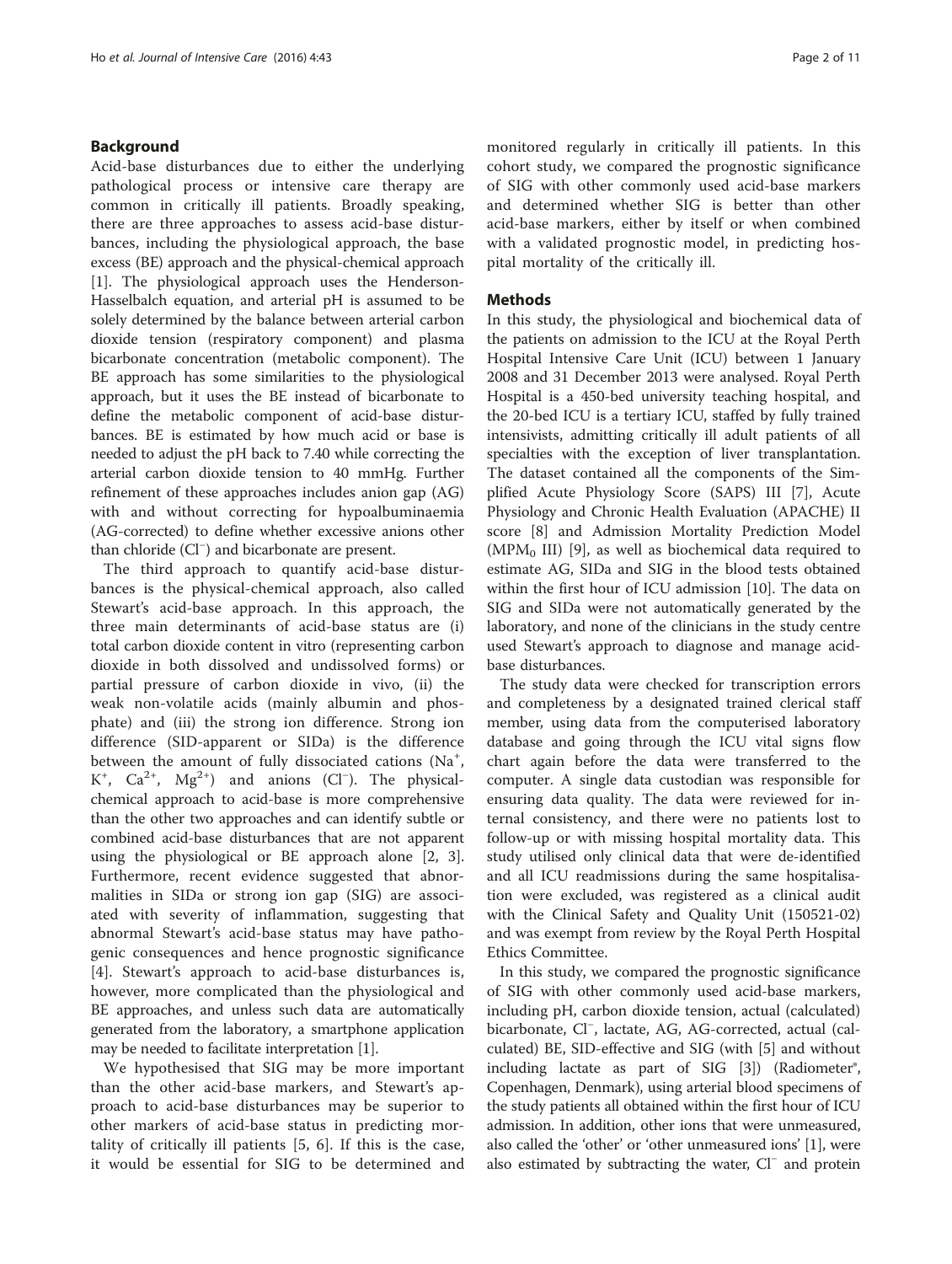effect from the BE. The methods to estimate and calculate AG, AG-corrected, SIDa (with and without including lactate in the calculations), SID-effective (SIDe), SIG (with and without including lactate in the calculations) and 'other unmeasured ions' (or BE gap) are described in [Appendix 1](#page-8-0).

# Statistical analysis

After confirming that the acid-base markers did not have an extreme U-shape relationship with the observed risks of death ([Appendix 2](#page-8-0)) which may compromise the accuracy of the area under the receiver operating characteristic curve (AUROC) analysis [[11](#page-10-0)], AUROC was used to compare the discrimination ability of different acidbase markers. The difference in AUROC between different acid-base markers derived from the same patients was calculated by the z statistic as described by Hanley and McNeil [\[12](#page-10-0)]. We then assessed whether each of these acid-base markers would improve the ability of the  $MPM<sub>0</sub>$  III model to predict hospital mortality of the critically ill patients by combining each of these markers with the predicted risks of  $MPM<sub>0</sub>$  III [\[13](#page-10-0)], also by AUROC. In addition, we also assessed whether SIG (with lactate included as part of SIG) or SIDe was superior to arterial lactate concentration in explaining the variability in the observed hospital mortality, based on each predictor's chi square contribution in a multivariate logistic regression [\[14](#page-10-0)], while adjusting for the  $MPM<sub>0</sub>$  III predicted risks. The  $MPM<sub>0</sub>$  III prognostic model was primarily chosen as the preferred risk adjustment model in this study because it does not utilise any laboratory markers of acid-base status, and hence, no one acid-base marker was favoured in terms of its prognostic significance due to multicollinearity with the risk adjustment prognostic model in the AUROC and logistic regression analyses.

Finally, four separate sensitivity analyses were performed; one analysis was on patients with known cirrhosis to assess whether SIG, SIDe or bilirubin concentration was better than arterial lactate in predicting mortality as this specific subgroup of patients was known to have substantial accumulation of unmeasured anions [\[15, 16](#page-10-0)]. The second sensitivity analysis was conducted by replacing the  $MPM<sub>0</sub>$  III predicted risks with the SAPS III predicted risks to assess whether SIG or SIDe would be better than lactate concentrations when a different risk adjustment tool was used. The third sensitivity analysis was to assess whether the AUROC of the predictors that had some degree of U-shape relationship to mortality (pH, chloride, bicarbonate and arterial carbon dioxide tension) ([Appendix 2\)](#page-8-0) would change substantially after centring these predictors [[11](#page-10-0)]. In the last sensitivity analysis, we analysed all acid-base markers in a multivariate analysis, allowing non-linearity

by a 3-knot restricted cubic spline function for all acidbase markers [[14, 17\]](#page-10-0).

In this study, a  $p$  value < 0.05 was taken as significant and all statistical analyses were performed by SPSS for Windows (version 22.0, IBM, USA), Med-Calc for Windows (version 12.5, Ostend, Belgium) or S-PLUS (version 8.0, 2007; Insightful Corp., Seattle, WA, USA).

# Availability of data and materials

The SPSS dataset supporting the findings of this study will be provided if the readers contact the corresponding author.

# Results

Of the 6878 patients included in the study (Fig. [1](#page-3-0)), 924 patients (13.4 %) died during the same hospitalisation after ICU admission. The patients who died were older, with more comorbidities and a higher acuity of acute illness (Table [1](#page-4-0)). Except for plasma chloride concentrations, all acid-base markers on admission to the ICU were significantly different between hospital survivors and non-survivors (Table [2\)](#page-5-0).

SIG (with lactate: AUROC 0.631, confidence interval [CI] 0.611–0.652; without lactate: AUROC 0.521, 95 % CI 0.500–0.542) only had a modest ability to predict hospital mortality, and this was no better than using lactate concentration alone (AUROC 0.701, 95 % 0.682– 0.721). Arterial lactate concentration, both by itself and in combination with the  $MPM<sub>0</sub>$  III predicted risks (AUROC 0.824, 95 % CI 0.809–0.839), had the strongest ability to differentiate between survivors and nonsurvivors compared to AG (AUROC 0.660, 95 % CI 0.639–0.680), AG-corrected (AUROC 0.665, 95 % CI 0.645–0.686), SID-effective (AUROC 0.634, 95 % CI 0.613–0.655), SIG-with lactate included (AUROC 0.631, 95 % CI 0.611–0.652), SIG-without including lactate (AUROC 0.521, 95 % CI 0.500–0.542) and 'other unmeasured ions' (AUROC 0.679, 95 % CI 0.658–0.700) (all  $p$  values associated with these comparisons were  $\leq$ 0.01) (Table [3](#page-6-0)). Arterial lactate concentrations also had a good calibration in predicting mortality, with a relatively linear relationship to the risks of observed mortality ([Appendix 2](#page-8-0)). The observed hospital mortality risk of those with an admission lactate concentration  $>2$ mmol/L was substantially greater than those with an admission lactate concentration  $\leq 2$  mmol/L (22.6 vs. 8.2 %,  $p = 0.001$ ).

Adding AG-corrected (AUROC 0.830, 95 % CI 0.816–0.845) or SIG-with lactate included (AUROC 0.829, 95 % CI 0.815–0.844) to a combination of lactate and the  $MPM<sub>0</sub>$  III predicted risks did increase the latter's ability to differentiate between survivors and non-survivors statistically (AUROC 0.824, 95 %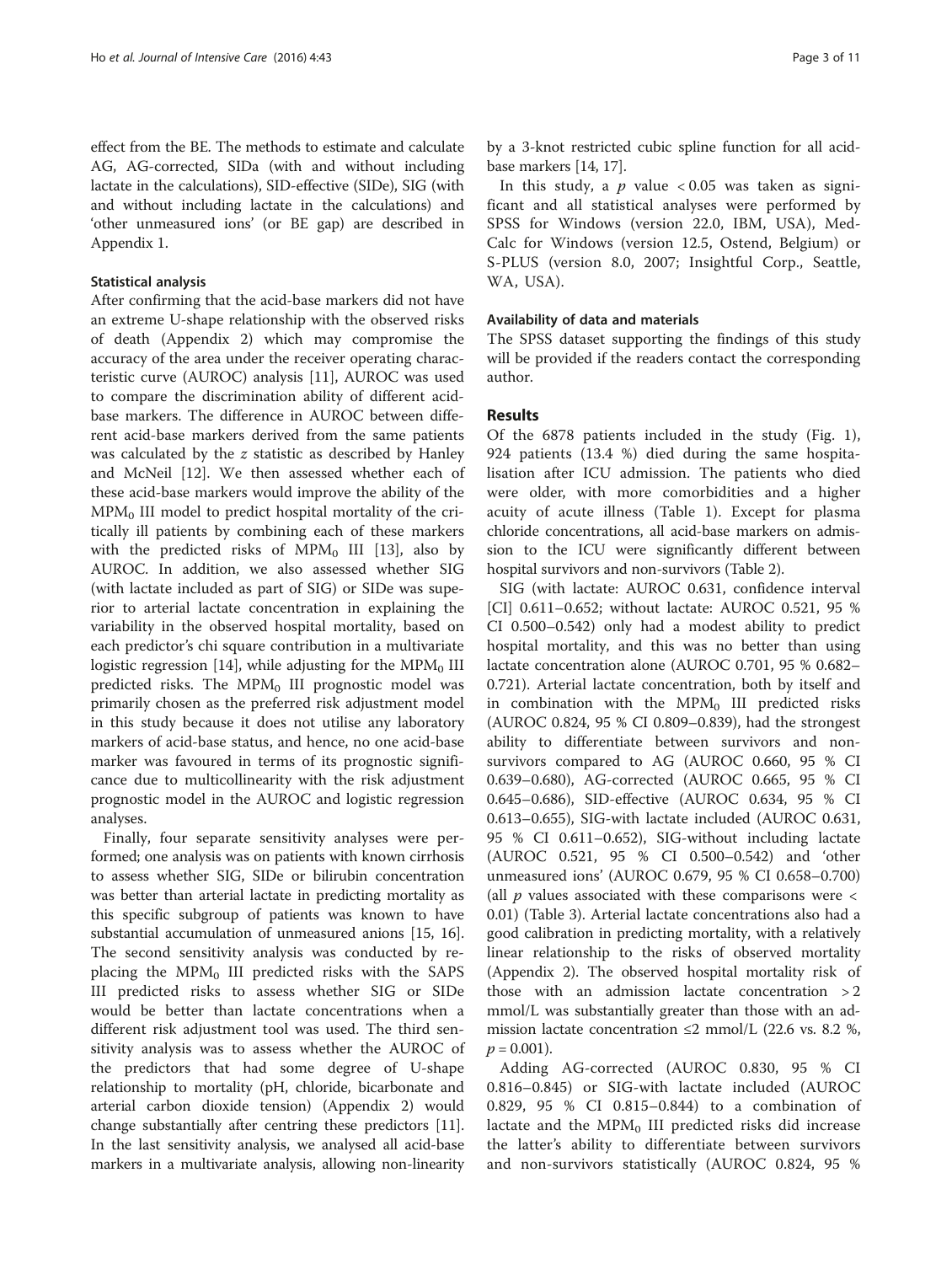<span id="page-3-0"></span>

Fig. 1 Flow chart showing inclusion and exclusion of patients in this study

CI 0.809–0.839;  $p = 0.007$  and  $p = 0.014$ , respectively), but the magnitude of improvement was quite small (Fig. [2\)](#page-6-0).

In the multivariate logistic regression model directly comparing the significance of arterial lactate with SIG-with lactate included and SIDe, arterial lactate concentrations explained about 11 % of the variability in the observed mortality and was, by far, more important than SIG-with lactate (0.6 %) and SIDe (0.9 %), while adjusting for  $MPM<sub>0</sub>$  III predicted risks (65 %).

In the sensitivity analysis involving only patients with known cirrhosis ( $n = 167$ ), the ability of arterial lactate (AUROC 0.734, 95 % CI 0.652–0.816) to discriminate between survivors and non-survivors remained better than SIG-with lactate (AUROC 0.644, 95 % CI 0.535–0.753), SIDe (AUROC 0.616, 95 % CI 0.518–0.714) or even bilirubin concentration (AUROC 0.604, 95 % CI 0.500–0.707). Similarly, combining arterial lactate concentrations with SAPS III predicted risks of mortality (AUROC 0.852) was still better than the combination of SIG-with lactate (AUROC 0.836) or SIDe (AUROC 0.835) with the SAPS III predicted risks in differentiating between survivors and nonsurvivors. After centring the U-shape predictors before the ROC analyses, the improvements in AUROC for pH, chloride, bicarbonate and arterial carbon dioxide tension were small (all increments < 0.015) and remained inferior to using lactate alone. When all acid-base markers were analysed simultaneously in a multivariate model with a 3-knot restricted cubic spline function allowing non-linearity for all predictors in the model, lactate explained 19 % of the variability in hospital mortality and remained as the strongest predictor for hospital mortality compared to other acid-base markers (Fig. [3\)](#page-7-0). In this direct comparison of all acid-base markers while allowing predictors to assume a U-shape relationship, chloride became the second most important acidbase predictor (Fig. [4\)](#page-7-0).

# **Discussion**

This study showed that many markers of acid-base status of critically ill patients on ICU admission were significantly different between survivors and nonsurvivors. Of all the acid-base markers assessed, arterial lactate concentration had the best discrimination and was better than SIG (with and without including lactate as part of its calculations) in discriminating between survivors and non-survivors—both when it was analysed on its own and simultaneously with the  $MPM<sub>0</sub>$  III predicted risks of mortality. Adding SIG to a combination of lactate and  $MPM<sub>0</sub>$  III predicted risks also did not greatly improve our ability to predict mortality of critically ill patients. These findings are clinically relevant and require further discussion.

Evidence suggests that Stewart's approach to acid-base may help us to identify important metabolic acid-base abnormalities that are not apparent by using the physiological or BE approach alone [\[18\]](#page-10-0). There were also studies showing that SIG or SIDe could be better than BE, AG or lactate in predicting outcomes of critically ill patients [[5, 6,](#page-9-0) [19](#page-10-0)–[22](#page-10-0)]. However, many of these studies are relatively small, with the two largest studies (involving 410 and 935 patients) both showing an insignificant advantage by using SIG and SIDe instead of standard markers of acid-base disturbances in predicting mortality of critically ill patients [[3,](#page-9-0) [23](#page-10-0), [24\]](#page-10-0). To the best of our knowledge, this is the largest study ( $n = 6878$ ) assessing the prognostic significance of SIG (with and without including lactate) relative to 10 other acid-base markers in a heterogeneous group of critically ill patients, and our findings are consistent with the data from two largest published studies [\[3](#page-9-0), [23](#page-10-0)]. Indeed, both these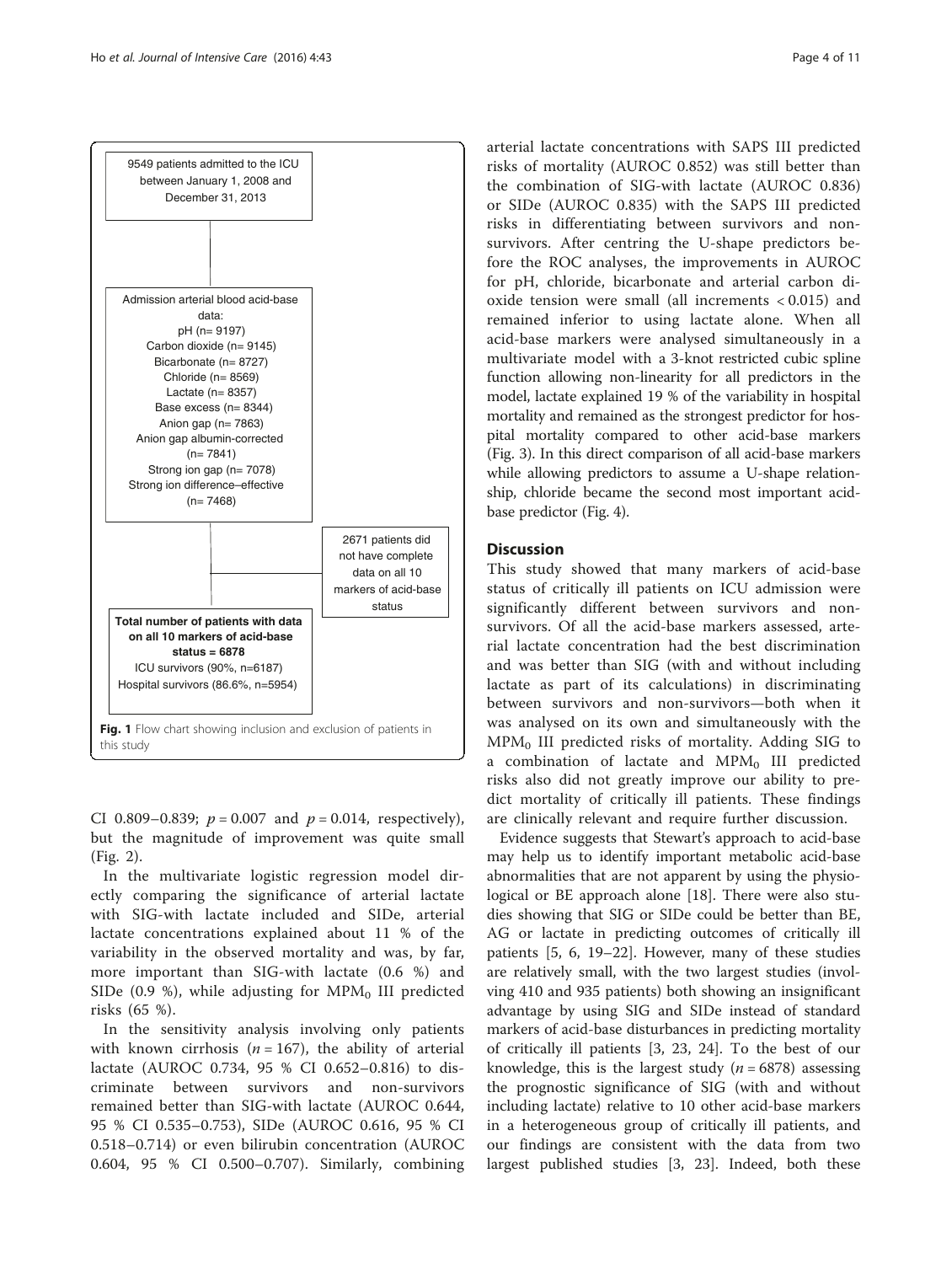<span id="page-4-0"></span>Table 1 Characteristics of the study cohort

| Variable                                                               | Total cohort<br>$(n = 6878)$ | Survivors<br>$(n = 5954)$ | Non-survivors<br>$(n = 924, 13.4\%)$ | $p$ value <sup>a</sup> |
|------------------------------------------------------------------------|------------------------------|---------------------------|--------------------------------------|------------------------|
| Age, years (IQR)                                                       | 54.4 (38-69)                 | 53.2 (36-67)              | 62.9 (48-75)                         | 0.001                  |
| Male, no. (%)                                                          | 4504 (66)                    | 3930 (66)                 | 574 (62)                             | 0.023                  |
| ICU admission source, no. (%)                                          |                              |                           |                                      | 0.001                  |
| - Operating theatre                                                    | 3166 (46)                    | 2919 (49)                 | 247 (27)                             |                        |
| - Emergency department                                                 | 1813 (26)                    | 1508 (25)                 | 305 (33)                             |                        |
| - Ward                                                                 | 574 (8)                      | 422 (7)                   | 152 (16)                             |                        |
| - CCU/HDU                                                              | 286(4)                       | 213(4)                    | 73 (8)                               |                        |
| - Other hospital                                                       | 930 (14)                     | 806 (14)                  | 124(13)                              |                        |
| - Other hospital ICU                                                   | 55(1)                        | 42 (1)                    | 13(1.4)                              |                        |
| Elective surgery, no. (%)                                              | 1881 (27)                    | 1798 (30)                 | 83 (9)                               | 0.001                  |
| Ward stay before ICU, days (IQR)                                       | $5(2-10)$                    | $5(2-10)$                 | $4(2-13)$                            | 0.958                  |
| Mechanical ventilation on adm (%)                                      | 5412 (79)                    | 4677 (79)                 | 735 (80)                             | 0.383                  |
| Acute renal failure on adm, no. (%) <sup>b</sup>                       | 392(6)                       | 185(3)                    | 207 (22)                             | 0.001                  |
| Worst 24-h APACHE II score (IQR)                                       | $17.0(12-22)$                | $16(12-21)$               | $27(21-32)$                          | 0.001                  |
| SAPS III score (IQR)                                                   | 43 (34-54)                   | $41(33 - 50)$             | $60(51-68)$                          | 0.001                  |
| SAPS III predicted risk, % (IQR)                                       | $7.9(3-22)$                  | $6.3$ $(2-16)$            | 32.8 (17-49)                         | 0.001                  |
| MPM <sub>0</sub> III predicted risk, % (IQR)                           | $15.7(8-31)$                 | $13.9(7-26)$              | 41.5 (22-68)                         | 0.001                  |
| ICU stay, days (IQR)                                                   | $3(2-6)$                     | $3(2-6)$                  | $4(2-7)$                             | 0.001                  |
| Hospital stay, days (IQR)                                              | $13(7-25)$                   | $14(8-26)$                | $6(3-17)$                            | 0.001                  |
| Chronic medical conditions (%) <sup>b</sup>                            |                              |                           |                                      |                        |
| - Respiratory                                                          | 314(5)                       | 264(4)                    | 50(5)                                | 0.203                  |
| - Cardiovascular                                                       | 679 (10)                     | 579 (10)                  | 100(11)                              | 0.313                  |
| - Liver                                                                | 167(2)                       | 127(2)                    | 40(4)                                | 0.001                  |
| - Renal                                                                | 323(5)                       | 244 (4)                   | 79 (9)                               | 0.001                  |
| - Immune disease                                                       | 69 (1)                       | 51(0.9)                   | 18(2)                                | 0.004                  |
| - Immune treatment                                                     | 252(4)                       | 185(3)                    | 67(7)                                | 0.001                  |
| - Metastatic cancer                                                    | 93 (1)                       | 71(1)                     | 27(2)                                | 0.008                  |
| - Lymphoma                                                             | 39 (0.6)                     | 25(0.4)                   | 14(2)                                | 0.001                  |
| - Leukaemia/myeloma                                                    | 83(1)                        | 53 (0.9)                  | 30(3)                                | 0.001                  |
| - AIDS                                                                 | 7(0.1)                       | 3(0.05)                   | 4(0.4)                               | 0.008                  |
| Major admission diagnoses, no. (%)                                     |                              |                           |                                      |                        |
| Cardiac or respiratory arrest                                          | 345(5)                       | 182(3)                    | 163 (18)                             | 0.001                  |
| Pneumonia                                                              | 265(4)                       | 23(4)                     | 42 (5)                               | 0.233                  |
| Septic shock                                                           | 36(6)                        | 324(5)                    | 112(12)                              | 0.001                  |
| Multiple trauma                                                        | 491 (7)                      | 455 (8)                   | 36(4)                                | 0.001                  |
| Isolated head trauma                                                   | 620 (9)                      | 526 (9)                   | 94 (10)                              | 0.195                  |
| Intracranial haemorrhage                                               | 235(3)                       | 154(3)                    | 81 (9)                               | 0.001                  |
| Drug overdoses                                                         | 449 (7)                      | 441 (7)                   | 8(0.9)                               | 0.001                  |
| Congestive heart failure, ischaemic heart disease or cardiogenic shock | 179(3)                       | 129(2)                    | 50(5)                                | 0.001                  |
| Peripheral vascular disease or aortic aneurysm                         | 205(3)                       | 184(3)                    | 21(2)                                | 0.211                  |
| Gl obstruction or perforation                                          | 161(2)                       | 134(2)                    | 27(3)                                | 0.200                  |
| Aspiration pneumonia                                                   | 76(1)                        | 68(1)                     | 8(0.9)                               | 0.611                  |
| Obstructive airway disease                                             | 136(2)                       | 127(2)                    | 9(1)                                 | 0.015                  |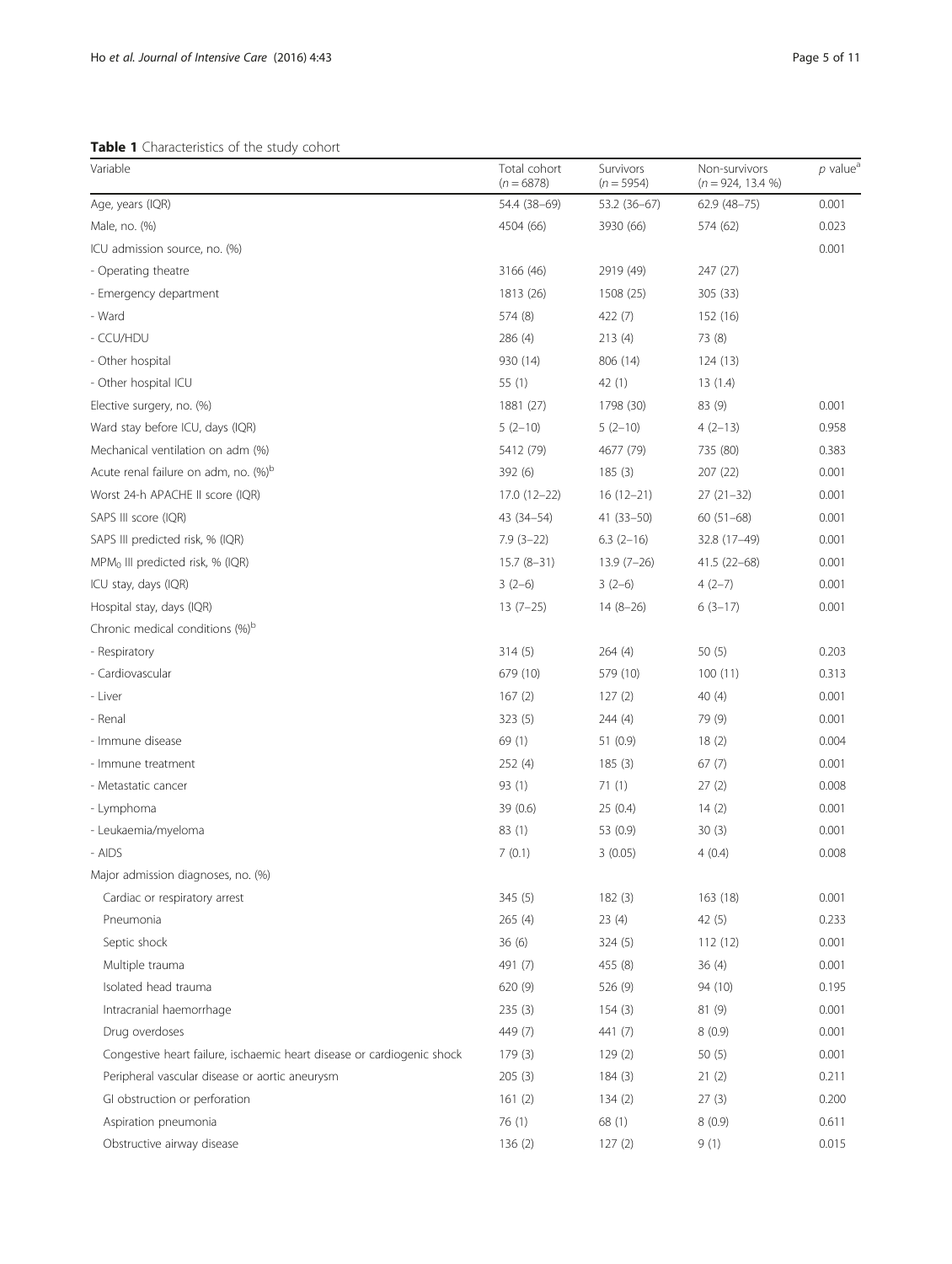| Heart valve surgery                  | 516 (8)  | 503(8)   | 13(1)  | 0.001 |
|--------------------------------------|----------|----------|--------|-------|
|                                      |          |          |        |       |
| Coronary artery bypass graft surgery | 982 (14) | 958 (16) | 24(3)  | 0.001 |
| Acute lung injury or ARDS            | 27(0.4)  | 22(0.4)  | 5(0.5) | 0.398 |
| Gastrointestinal bleeding            | 125(2)   | 106(2)   | 19(2)  | 0.511 |
| Pulmonary embolism                   | 22(0.3)  | 16 (0.3) | 6(0.6) | 0.106 |

### <span id="page-5-0"></span>Table 1 Characteristics of the study cohort (Continued)

All values are median and interquartile range (IQR) in parenthesis unless stated otherwise

Adm admission, GI gastrointestinal, APACHE Acute Physiology and Chronic Health Evaluation, ARDS acute respiratory distress syndrome, CCU coronary care unit, HDU high dependency unit, ICU intensive care unit, MPM<sub>0</sub> III Mortality Prediction Model on admission, SAPS Simplified Acute Physiology Score

 ${}^{a}p$  values generated by either Mann-Whitney or chi square test

**b**According to the definitions by the APACHE model

studies showed that lactate had the strongest ability to differentiate between survivors and non-survivors compared to SIG or SIDe (AUROC lactate: 0.67 and 0.77 vs. AUROC SIG: 0.62 and 0.67, respectively), suggesting that arterial lactate concentration should always be considered [\[1](#page-9-0)], regardless of the approach used to assess acid-base disturbances in the critically ill. This result also supports the hypothesis that lactate concentration is a preferred resuscitation target in patients with critical illness [[25](#page-10-0)–[27](#page-10-0)].

So, why was SIG or SIDe not better than arterial lactate in predicting mortality in our patients? First of all, it may be too simplistic to assume, by intuition, that the prognostic significance of SIG with lactate should be better than using lactate alone just because the former includes lactate and also other biochemical variables. Although the SIG has the ability to reflect acid-base abnormalities as a result of different pathologies, its prognostic significance can also be confounded by changes in the underlying elements of SIG in different directions. Lactate is an anion and an elevated lactate concentration would be, at least in part, accounted for by an abnormal SIG, or SIDe. However, hyperlactataemia can also be 'concealed' with a relatively normal SIG, bicarbonate concentration, BE or SIDe, due to coexisting hypochloraemic alkalosis [[28](#page-10-0)]. As such, by combining not so important predictors with an important predictor of mortality (e.g. lactate) within the calculation of SIG, it has the potential to reduce the prognostic significance of SIG. Furthermore, an increase in other measured and unmeasured anions including ketoacids, formate, oxalate, salicylate, sulphate and phosphate [[1\]](#page-9-0), leading to an increase in SIG (and a decrease in SIDe) without hyperlactataemia, also does not have the same prognostic significance as lactic acidosis and is more amendable to specific supportive therapy that can directly improve patient outcomes.

Second, acute and chronic and liver diseases were uncommon in our patients (2 %). Previous studies have

| <b>Table 2</b> Differences in different markers of acid-base disorders at ICU admission between survivors and non-survivors (n = 6878) |  |
|----------------------------------------------------------------------------------------------------------------------------------------|--|
|----------------------------------------------------------------------------------------------------------------------------------------|--|

| Acid-base markers                      | Survivors ( $n = 5954$ ) | Non-survivors ( $n = 924$ ) | $p$ value <sup>a</sup> |
|----------------------------------------|--------------------------|-----------------------------|------------------------|
| 1. Arterial pH                         | 7.35 (7.29-7.39)         | 7.28 (7.17-7.37)            | 0.001                  |
| 2. Arterial $CO2$ tension, mmHq        | $40(35-45)$              | 40 (34 - 48.8)              | 0.022                  |
| 3. Actual bicarbonate conc., mmol/L    | $21(19-23)$              | $18(14 - 21.8)$             | 0.001                  |
| 4. Chloride conc., mmol/L              | $110(107 - 113)$         | 109 (105-114)               | 0.891                  |
| 5. Lactate conc., mmol/L               | $1.5(1.0-2.4)$           | $2.7(1.4-5.6)$              | 0.001                  |
| 6. Actual base excess, mmol/L          | $-3$ (-6 to $-1$ )       | $-7$ ( $-12$ to $-3$ )      | 0.001                  |
| 7. Anion gap, mmol/L                   | $12.5(10.1-15.0)$        | 15.0 (11.9-19.5)            | 0.001                  |
| 8. Anion gap albumin-corrected, mmol/L | $15.5(12.8-18.5)$        | 18.7 (14.8-23.6)            | 0.001                  |
| 9. SIG with lactate, mmol/L            | $4.2(1.5 - 7.1)$         | $6.5(3.0-10.8)$             | 0.001                  |
| 10. SIG without lactate, mmol/L        | $2.2$ (-0.3 to 5.0)      | $2.5$ (-0.4 to 5.8)         | 0.028                  |
| 11. SID-effective, mmol/L              | $33.5(30.5 - 36.2)$      | 30.7 (26.7-34.7)            | 0.001                  |
| 12. Other unmeasured ions, mmol/L      | $2.1$ (-1.0 to 4.9)      | $-1.5$ ( $-7.3$ to 2.5)     | 0.001                  |

All data are median values with the interquartile range reported in parenthesis

 $CO<sub>2</sub>$  carbon dioxide, SID strong ion difference, SIG strong ion gap

 ${}^{a}p$  values generated by Mann-Whitney test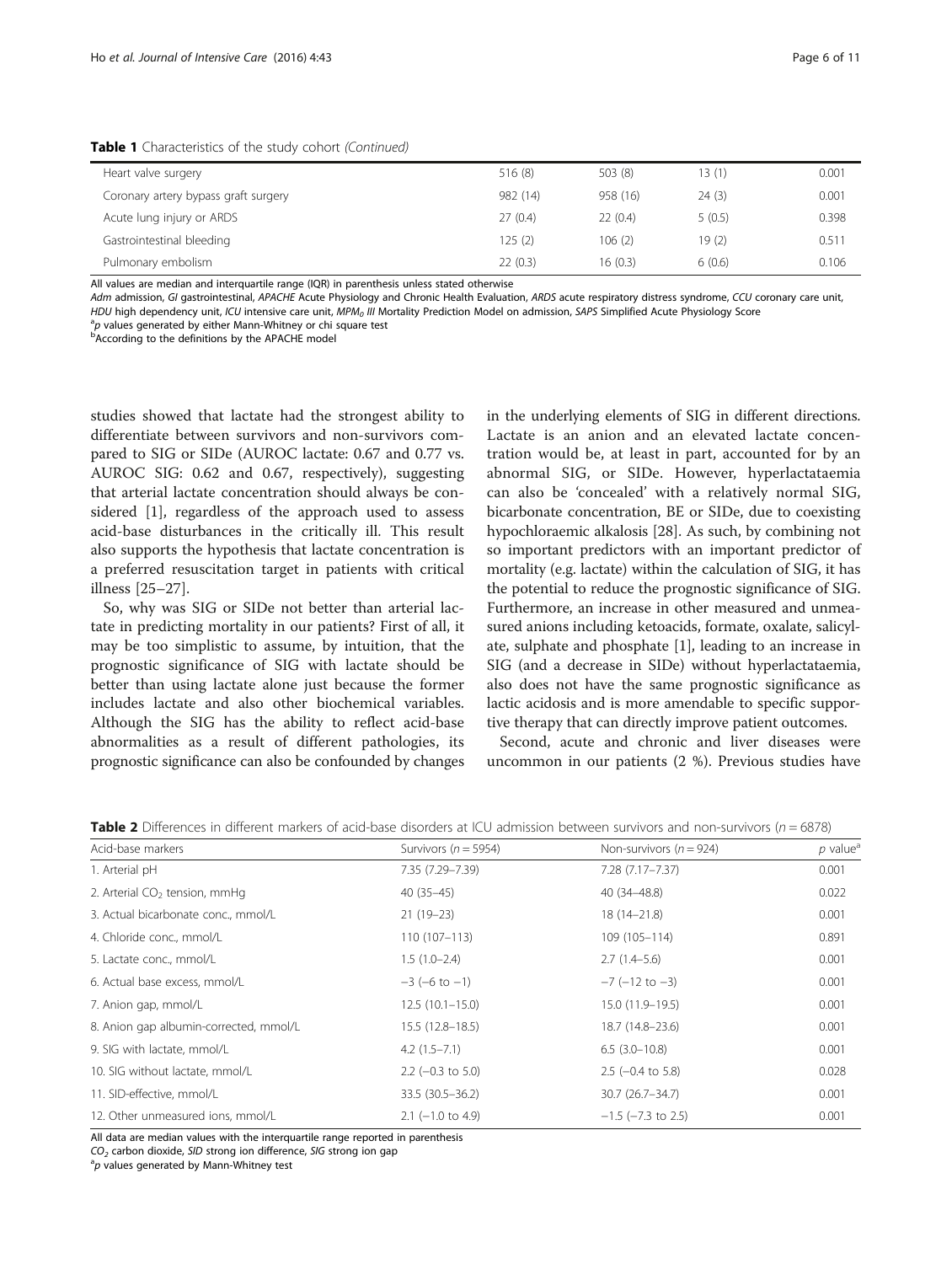<span id="page-6-0"></span>Table 3 The areas under the receiver operating characteristic curve (AUROC) of the different markers of acid-base disorders at ICU admission, with and without combining with Admission Mortality Prediction Model (MPM<sub>0</sub> III) predicted risks of mortality, in differentiating between hospital survivors and non-survivors ( $n = 6878$ )

| Acid-base markers                    | Mean AUROC (95 % confidence interval [CI]) |                           |  |
|--------------------------------------|--------------------------------------------|---------------------------|--|
|                                      | Without MPM <sub>0</sub> III               | With $MPM_0$ III          |  |
| 1. Arterial pH                       | $0.655(0.633 - 0.677)$                     | $0.805(0.789 - 0.821)$    |  |
| 2. Arterial $CO2$ tension            | $0.521(0.499 - 0.544)$                     | $0.798(0.782 - 0.814)$    |  |
| 3. Actual bicarbonate conc.          | $0.676$ (0.655-0.696)                      | $0.812(0.796 - 0.828)$    |  |
| 4. Chloride conc.                    | $0.517(0.495 - 0.539)$                     | $0.801$ $(0.785 - 0.816)$ |  |
| 5. Lactate conc.                     | $0.701$ $(0.682 - 0.721)$                  | $0.824(0.809 - 0.839)$    |  |
| 6. Actual base excess                | $0.685(0.664 - 0.706)$                     | $0.813(0.797 - 0.829)$    |  |
| 7. Anion gap                         | $0.660(0.639 - 0.680)$                     | $0.813(0.798 - 0.828)$    |  |
| 8. Anion gap albumin-corrected       | $0.665(0.645 - 0.686)$                     | $0.818(0.803 - 0.833)$    |  |
| 9. Strong ion gap (SIG) with lactate | $0.631(0.611 - 0.652)$                     | $0.812(0.797 - 0.827)$    |  |
| 10. SIG without lactate              | $0.521(0.500 - 0.542)$                     | $0.801$ $(0.786 - 0.817)$ |  |
| 11. Strong ion difference-effective  | $0.634(0.613 - 0.655)$                     | $0.809(0.794 - 0.825)$    |  |
| 12. Other unmeasured jons            | $0.679(0.658 - 0.700)$                     | $0.820(0.805 - 0.835)$    |  |

The AUROC for MPM<sub>0</sub> III predicted risks of mortality alone was 0.799 (95 % CI 0.783-0.814) and SAPS III predicted risks alone was 0.833 (95 % CI 0.821-0.844). The AUROC for combining lactate with anion gap albumin-corrected and MPM<sub>0</sub> III, and combining lactate with SIG and MPM<sub>0</sub> III were 0.830 (95 % CI 0.816-0.845) and 0.829 (95 % CI 0.815–0.844), respectively

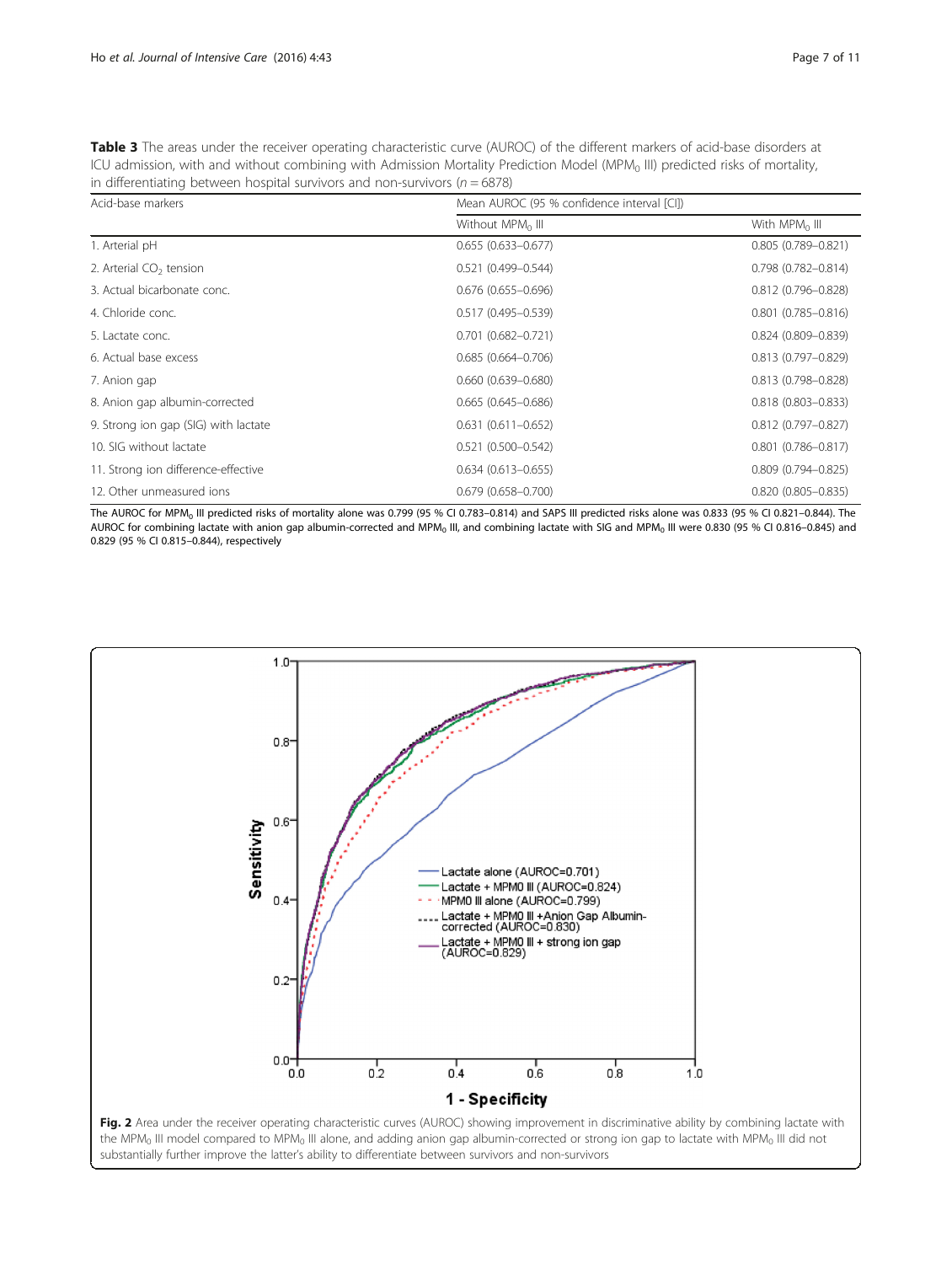<span id="page-7-0"></span>

showed that patients with liver diseases often have accumulation of unmeasured anions in addition to lactate [[15, 16\]](#page-10-0); hence, SIG and SIDe may have a stronger prognostic significance than using lactate alone for these patients. Third, we assessed the prognostic significance of all the markers of acid-base disturbances in blood samples obtained within the first hour of ICU admission. It is well established that administering large quantity of intravenous fluid to critically ill patients can alter their acid-base status through multiple mechanisms,

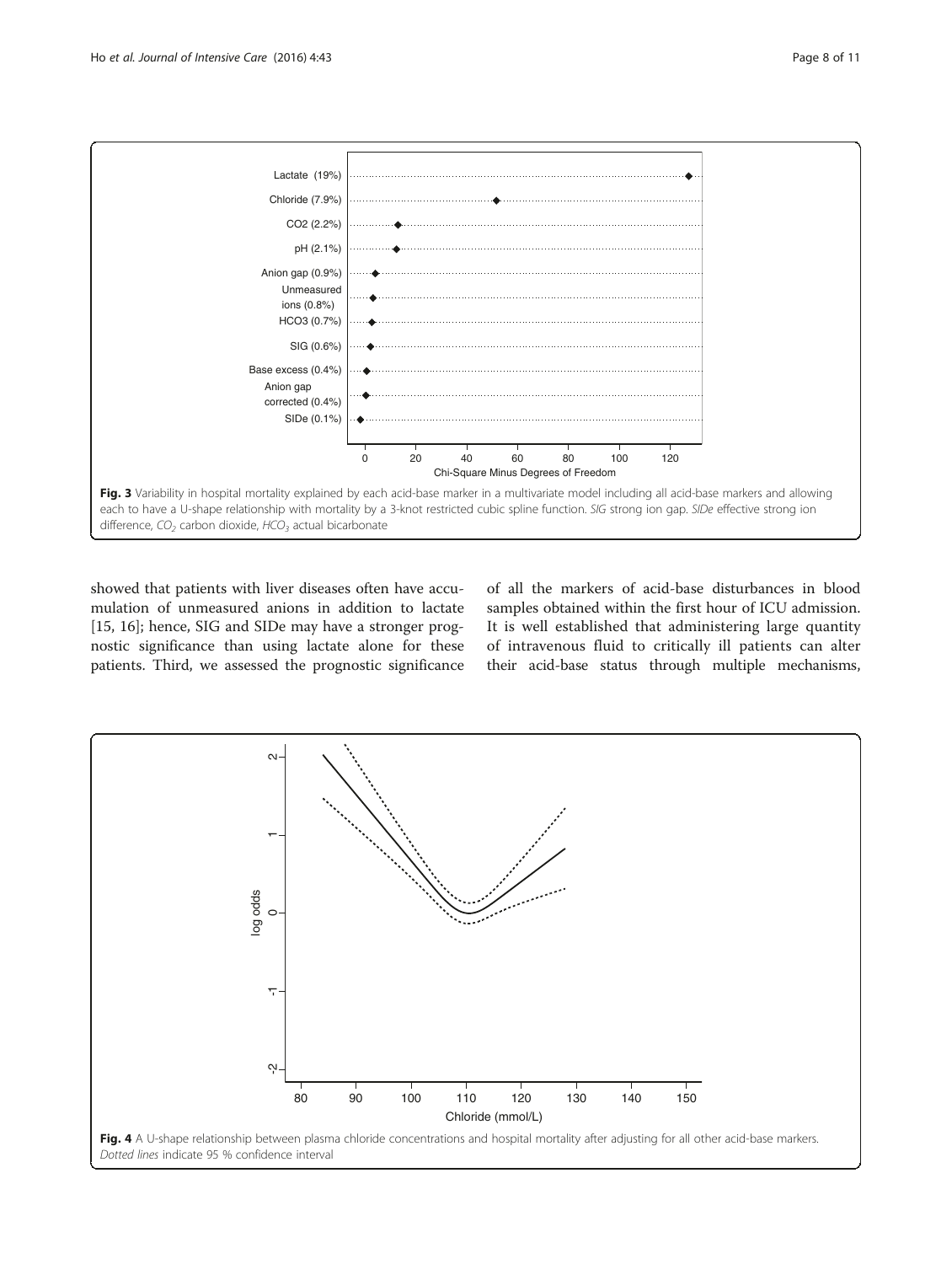<span id="page-8-0"></span>including inducing hyperchloraemic acidosis and dilutional hypoalbuminaemia. Whether SIG and SIDe may have a stronger association with mortality than arterial lactate in the later phase of critical illness after a large quantity of intravenous fluid is used for resuscitation remains uncertain, and this merits further evaluation.

Although 'other unmeasured ions' (or BE gap) is theoretically similar to SIG calculated without lactate and has received considerable attention over the years [\[29, 30](#page-10-0)], it is not simple to use and was not as good as lactate, both alone and in combination with  $MPM<sub>0</sub>$  III predicted risks, in predicting mortality of the critically ill. In addition, our study also showed that arterial carbon dioxide tension (AUROC 0.521) and chloride concentrations (AUROC 0.517) were not as important as arterial lactate concentrations in discriminating between survivors and nonsurvivors. This may be due to the fact that the underlying causes for both respiratory acidosis and hyperchloraemia are usually obvious to the treating clinicians and are also more readily treatable than lactic acidosis using mechanical ventilation and sodium bicarbonate or diuretics, respectively.

This study has some limitations. First, although we had included a large number of patients and our results were consistent with largest published studies [\[3](#page-9-0), [23](#page-10-0)], this was still a single-centre study potentially limiting its general applicability and to different specific subgroups of critically ill patients, especially those with acute liver failure. Second, inherent to all diagnostic tests, noting abnormal results from a diagnostic test is not necessarily translatable to improved outcomes, unless the underlying pathological process reflected by the diagnostic test can be identified and modified. Finally, temporal changes in acid-base markers during the course of critical illness and after different interventions are common and may affect the prognostic significance of each acid-base marker differently. Whether serial lactate concentrations are the most important acid-base marker to be targeted in the critically ill remains uncertain [\[25](#page-10-0), [27\]](#page-10-0), and this merits further investigation.

# Conclusions

In conclusion, many markers of acid-base status in critically ill patients were significantly different between survivors and non-survivors. The prognostic significance of SIG was modest and inferior to arterial lactate concentration for the critically ill. Of all the acid-base markers assessed in this large cohort study, arterial lactate concentration had the best discrimination—both when it was analysed on its own and simultaneously with the  $MPM<sub>0</sub>$ III predicted risks of mortality or other acid-base markers while allowing a U-shape relationship for all acid-base markers—suggesting that arterial lactate concentration is the important marker of acid-base disorders in

determining mortality outcome of critically ill patients. Lactate concentration should always be considered regardless of which approach is used to interpret acid-base disturbances in critically ill patients; a high lactate concentration can be considered as a simple, and yet, important warning acid-base marker for patients who are at risk of dying from critical illness.

# Appendices

# Appendix 1

Calculated acid-base variables:

Anion gap =  $[Na^+] + [K^+] - [Cl^-] - [HCO_3^-]$ 

Anion gap albumin-corrected = anion gap +  $0.25 \times$ (42 − observed albumin in g/L)

Strong ion difference-effective  $(SIDE) = [HCO<sub>3</sub>] +$ [albumin]  $\times$  (0.123  $\times$  pH – 0.631) + 2  $\times$  [phosphate]  $\times$  $(0.309 \times pH - 0.469)$ 

Strong ion difference-apparent  $(SIDa) = [Na<sup>+</sup>] + [K<sup>+</sup>] +$  $2 \times [Ca^{2+}] + 2 \times [Mg^{2+}] - [Cl^-] - [lactate]$ 

Strong ion difference-apparent (SIDa with lactate included) = [Na+] + [K+] + 2 × [Ca<sup>2+</sup>] + 2 × [Mg<sup>2+</sup>] – [Cl<sup>-</sup>]

Strong ion gap = (strong ion difference-apparent) − (strong ion difference-effective)

Strong ion gap with lactate included = (strong ion difference-apparent with lactate) − (strong ion difference-effective)

'Other unmeasured ions' = base excess (BE) − 'protein effect' − 'chloride effect' − 'water effect' = BE − (0.148 ×  $pH - 0.818$ ) × (42 – measured albumin in g/L) – (102 – measured [Cl<sup>−</sup> ] × 140/measured [Na<sup>+</sup> ]) − 0.3 × (measured [Na<sup>+</sup> ] − 140)

Arterial blood gases including lactate, chloride concentrations were measured by ABL800 FLEX blood gas analyser (Radiometer®, Copenhagen, Denmark) (bias and precision are described in http://www.radiometeramerica. com/~/media/files/radiometercomcloneset/rame/man uals/abl800/989-963i%20abl800%20reference%20man ual%20-%20english%20us.Pdf?bcsi\_scan\_313cddce030931 be=sI53xPnlknYjOddC3jutx1ef6TcKAAAA7PkeTA==&bc si\_scan\_filename=989-963i%20abl800%20reference%20 manual%20-%20english%20us.Pdf ).

All concentration measurements used in the calculations are based on millimole per litre.

# Appendix 2

Scatter plots showed no extreme U-shape relationships between observed risks of mortality and different markers of acid-base status which may substantially compromise the receiver operating characteristic (ROC) analyses. All error bars in the graphs in Appendix 2 signify 95 % confidence interval of the observed hospital mortality risk for subgroup of patients with the value of the associated acid-base marker on admission to the intensive care unit (Fig. 5).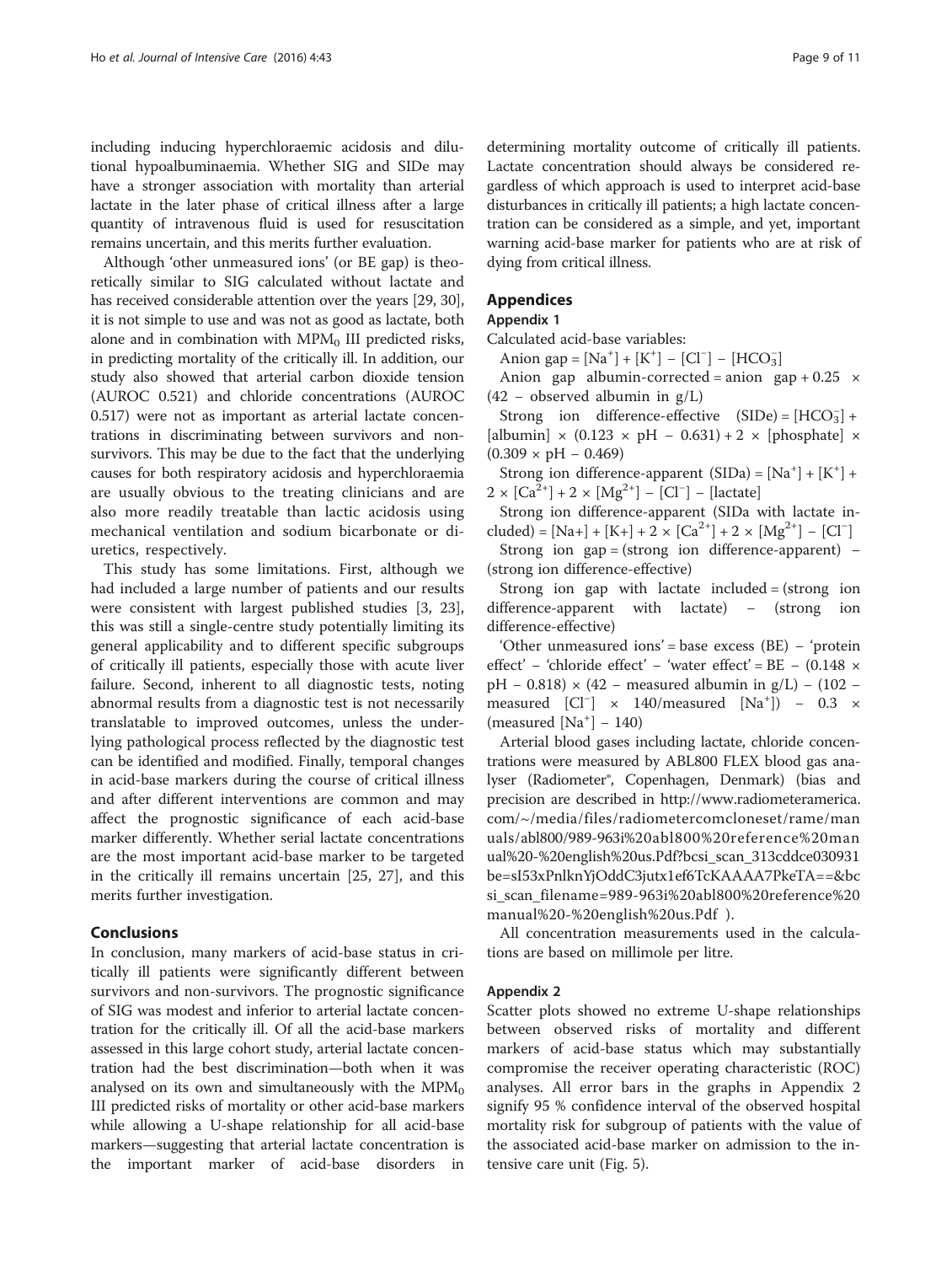<span id="page-9-0"></span>

#### Abbreviations

AG: Anion gap; APACHE: Acute Physiology and Chronic Health Evaluation; AUROC: Area under the receiver operating characteristic curve; ICU: Intensive care unit; MPM: Mortality Prediction Model; SAPS: Simplified Acute Physiology Score; SID: Strong ion difference; SIG: Strong ion gap

#### Competing interests

The authors declare that they have no competing interests.

# Authors' contributions

KMH and NSHL did the study design, data collection, data analysis and drafting of the manuscript. TAW did the study design, data collection, data interpretation and drafting of the manuscript. YH, ARC and GJD did the study design, data interpretation and drafting of the manuscript. SM did the study analysis, data interpretation and drafting of the manuscript. All authors agreed with the final version of this manuscript.

#### Acknowledgements

None.

#### Funding statement

This study was solely funded by Department of Intensive Care Medicine, Royal Perth Hospital. KMH is funded by the Raine Medical Research Foundation and WA Department of Health through the Raine Clinical Research Fellowship. No funding was received from the National Institutes of Health, NHMRC and Wellcome Trust.

# Author details

<sup>1</sup>Department of Intensive Care Medicine, Royal Perth Hospital, Wellington Street, Perth, WA 6000, Australia. <sup>2</sup>School of Population Health, University of Western Australia, Perth, Australia. <sup>3</sup>School of Veterinary and Life Sciences, Murdoch University, Perth, Australia. <sup>4</sup>School of Medicine and Pharmacology,

University of Western Australia, Perth, Australia. <sup>5</sup>School of Nursing, Midwifery and Paramedicine, Curtin University, Perth, Australia. <sup>6</sup>Critical Care Division, Department of Medicine and Physiology, Royal Victoria Hospital, McGill University Health Centre and McGill University, Montréal, Canada.

# Received: 10 May 2016 Accepted: 21 June 2016<br>Published online: 29 June 2016

# References

- 1. Magder S, Emami A. Practical approach to physical-chemical acid-base management. Stewart at the bedside. Ann Am Thorac Soc. 2015;12: 111–7.
- 2. Moviat M, van den Boogaard M, Intven F, van der Voort P, van der Hoeven H, Pickkers P. Stewart analysis of apparently normal acid-base state in the critically ill. J Crit Care. 2013;28:1048–54.
- 3. Dubin A, Menises MM, Masevicius FD, Moseinco MC, Kutscherauer DO, Ventrice E, et al. Comparison of three different methods of evaluation of metabolic acid-base disorders. Crit Care Med. 2007;35:1264–70.
- 4. Zampieri FG, Kellum JA, Park M, Ranzani OT, Barbeiro HV, de Souza HP, et al. Relationship between acid-base status and inflammation in the critically ill. Crit Care. 2014;18:R154.
- 5. Dondorp AM, Chau TT, Phu NH, Mai NT, Loc PP, Chuong LV, et al. Unidentified acids of strong prognostic significance in severe malaria. Crit Care Med. 2004;32:1683–8.
- 6. Novović MN, Jevdjićt J. Prediction of mortality with unmeasured anions in critically ill patients on mechanical ventilation. Vojnosanit Pregl. 2014;71:936–41.
- 7. Moreno RP, Metnitz PG, Almeida E, Jordan B, Bauer P, Campos RA, et al. SAPS 3—from evaluation of the patient to evaluation of the intensive care unit. Part 2: development of a prognostic model for hospital mortality at ICU admission. Intensive Care Med. 2005;31:1345–55.